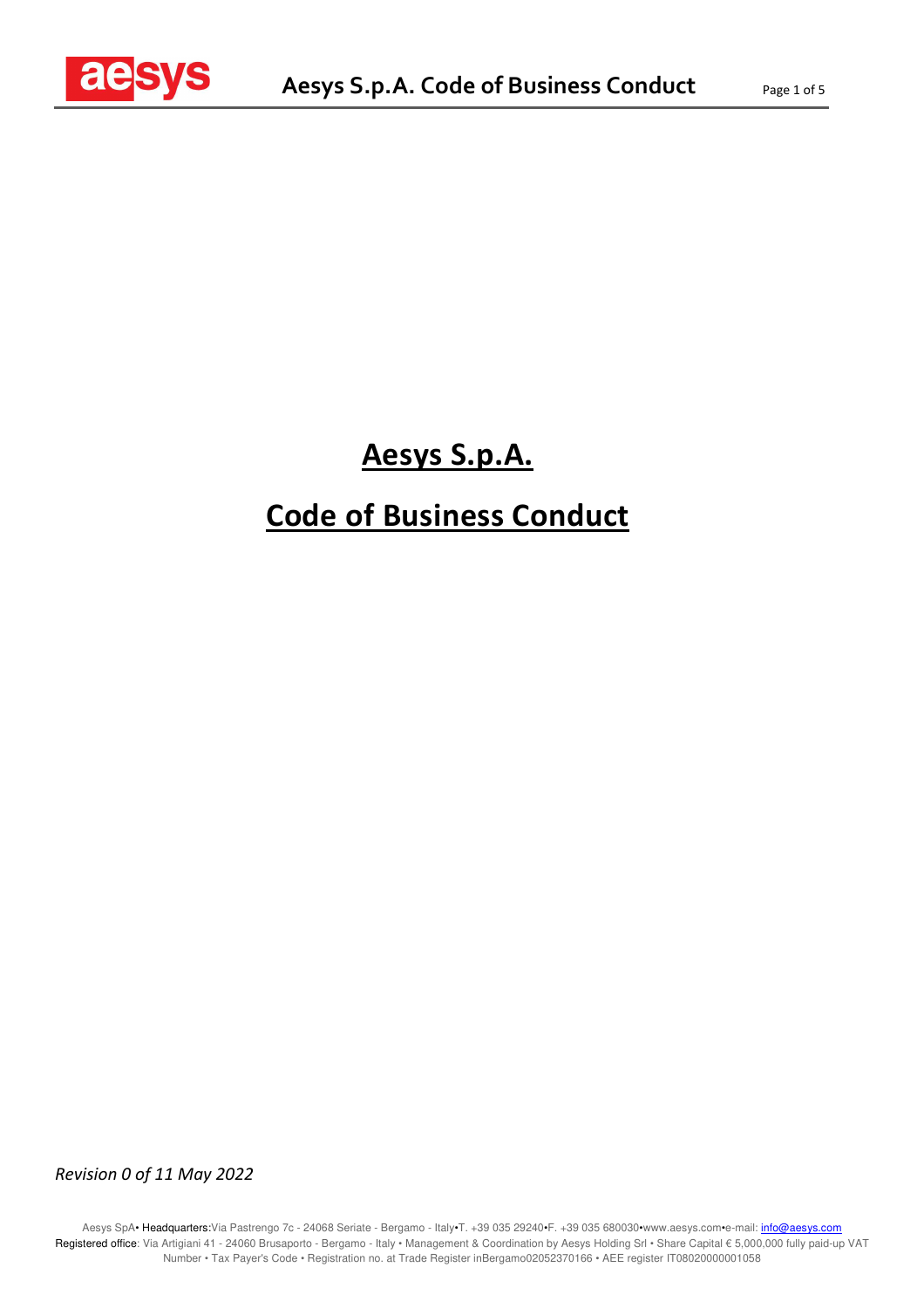

## **INDEX**

| $\mathbf{1}$   |                                                                                                                   |  |
|----------------|-------------------------------------------------------------------------------------------------------------------|--|
| $\overline{2}$ |                                                                                                                   |  |
| 3              |                                                                                                                   |  |
|                | 3.1<br>Human rights and fair labour practices: child labour, forced labour, freedom of association and collective |  |
|                | 3.2                                                                                                               |  |
| 4              |                                                                                                                   |  |
| 5              |                                                                                                                   |  |
| 6              |                                                                                                                   |  |
| $\overline{7}$ |                                                                                                                   |  |
| 8              |                                                                                                                   |  |
| 9              |                                                                                                                   |  |
| 10             |                                                                                                                   |  |
| 11             |                                                                                                                   |  |
| 12             |                                                                                                                   |  |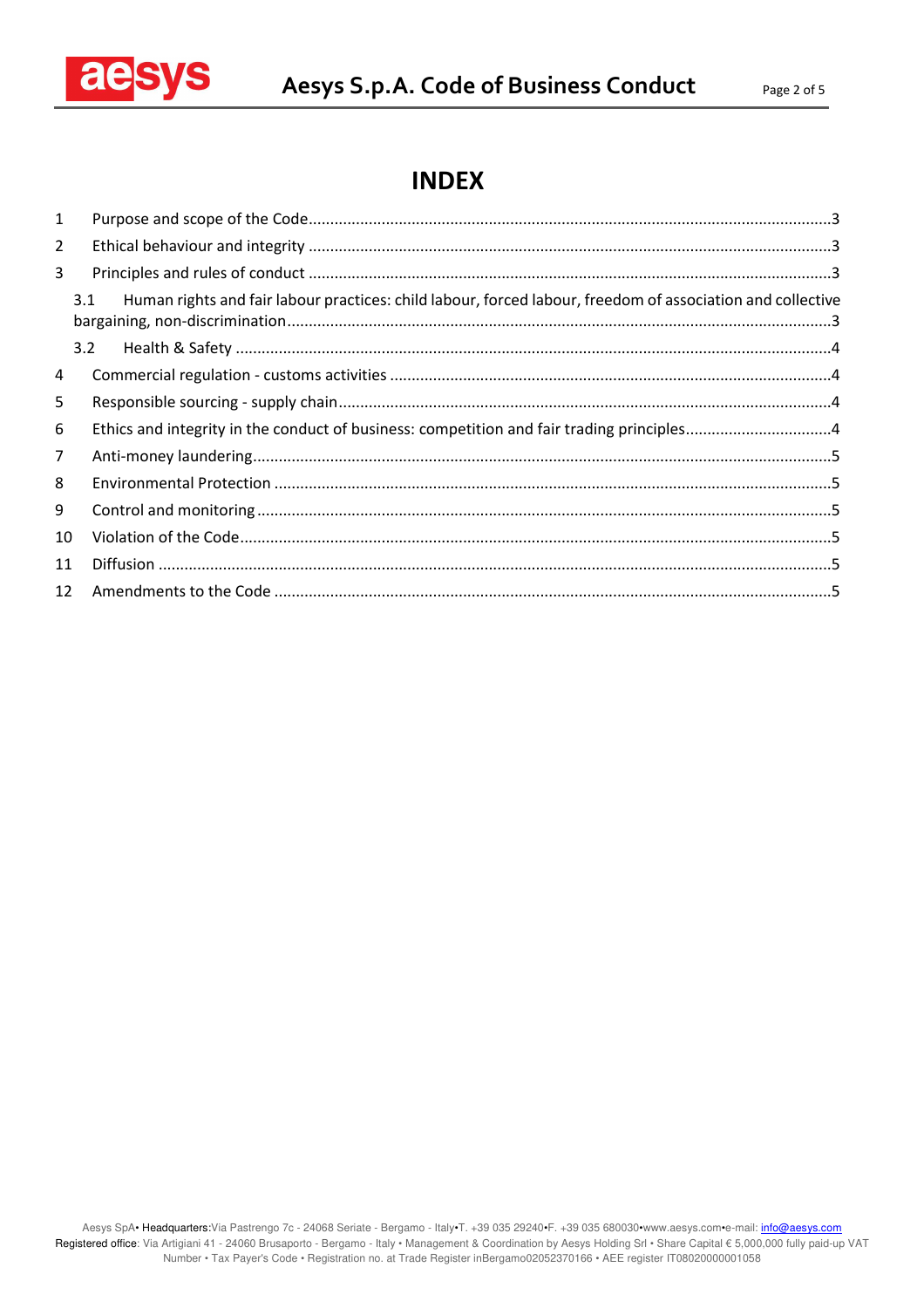#### **1 Purpose and scope of the Code**

Aesys S.p.A. (hereinafter also "Aesys" or "Company"), is a world leader in the development of information systems. The Company, fully aware of the responsibilities towards its customers and the communities in which it operates, has adopted a series of ethical standards as guide in the exercise of its activities and promotes compliance with the same ethical standards among its partners.

This Code of Business Conduct (hereinafter also the "Code") aims to represent externally the corporate ethics that shapes our way of doing business and the moral responsibility that innervates strategic decisions in conducting negotiations and commercial relations. Specifically, the Code includes principles, guidelines and rules of conduct and defines internal responsibilities that the members of the Company (employees, managers, directors, collaborators and partners of the Company) expressly assume towards all those subjects with whom they interact in carrying out their business.

### **2 Ethical behaviour and integrity**

The Company only operates with business partners who comply with all applicable laws and regulations for the proper conduct of its business in its jurisdiction as well as the principles contained in the Universal Declaration of Human Rights established by the United Nations Organization and those indicated in the Declaration on principles and fundamental rights at work enacted in 1998 by the International Labour Organization, as implemented by the legislation and legal practices in use in various nations.

### **3 Principles and rules of conduct**

Loyalty, honesty and a sense of duty have been the founding values of the Company since its foundation. People who are part of the Company are selected from those who demonstrate the highest standards of ethics and dedication to their work and are used to maintaining relationships of respect, loyalty and transparency towards colleagues, suppliers and customers all over the world.

#### 3.1 **HUMAN RIGHTS AND FAIR LABOUR PRACTICES: CHILD LABOUR, FORCED LABOUR, FREEDOM OF ASSOCIATION AND COLLECTIVE BARGAINING, NON-DISCRIMINATION**

In conducting its business, Aesys pursues the protection of human rights according to the principles stated in the Universal Declaration of Human Rights dated 1948 and recognizes the principles established by the Conventions of the International Labour Organization with particular reference to:

- (i) The right of association and collective negotiation. Aesys requires its partners to guarantee similar rights to its workers.
- (ii) The prohibition of child and forced labour. Aesys works with partners who do not make use of collaborators under the minimum age of employment established by the law in force. Furthermore, Aesys expressly prohibits partners from taking advantage of forced, bonded or involuntary labour.
- (iii) The protection of equality and non-discrimination at work. Partners must promote a supportive work environment valuing employee diversity; they will not be able to discriminate against their employees and, in the same way, they will not be able to tolerate any discrimination and form of unfairness for reasons of sex, race, language, religion, age, disability, sexual orientation, national origin, pregnancy, personal beliefs or any other characteristic foreseen and protected by law.

The Company requires its commercial partners to recognize the value of protecting human rights in their approach to business and a constant social commitment in raising awareness and promoting compliance with these issues along its supply chain, developing initiatives aimed at creating positive impacts in the local communities of reference.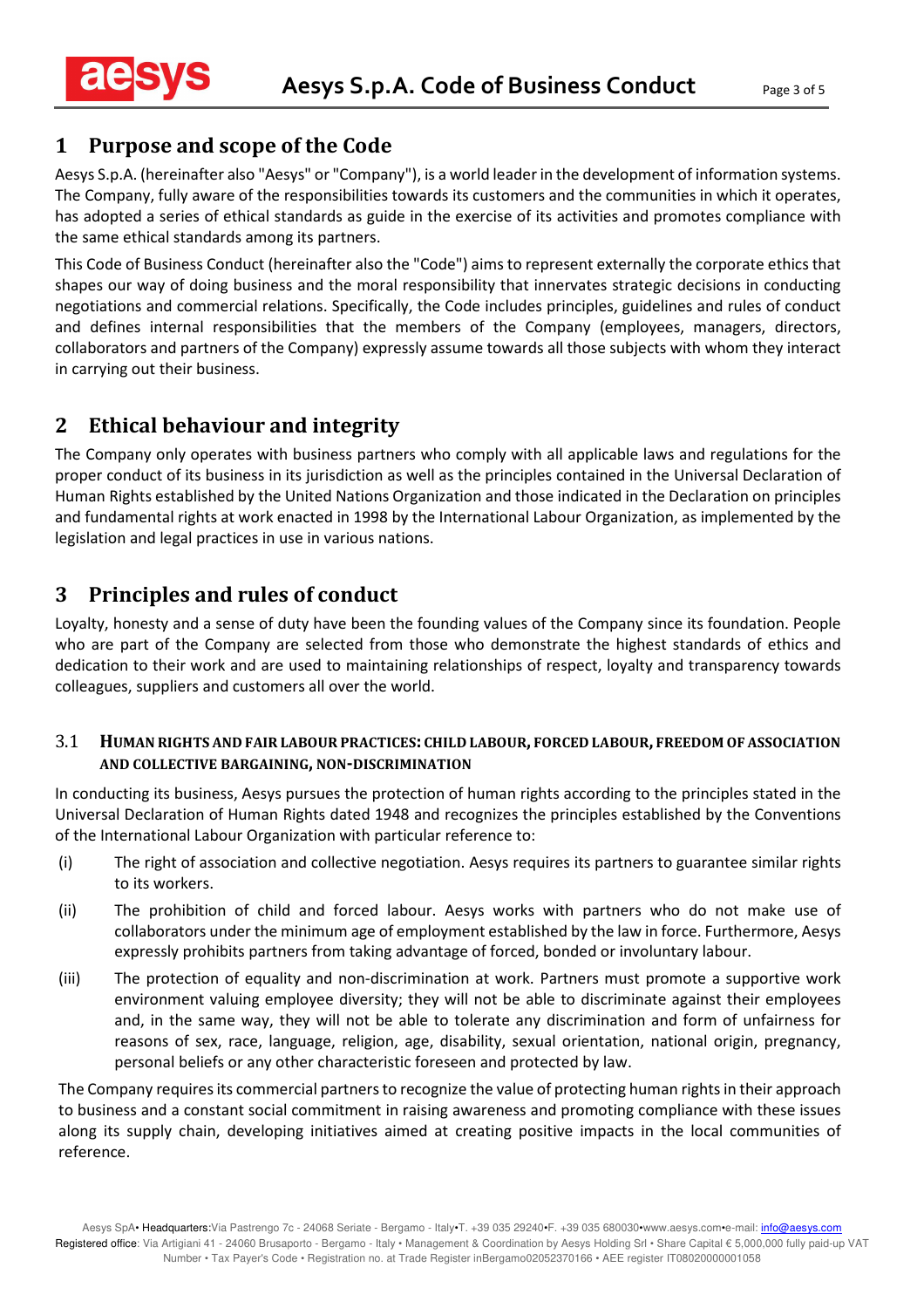

As regards the number of daily working hours, overtime hours, the remuneration due to each worker and the payment of contributions, the partners must comply with applicable laws and mandatory sector regulations.

#### 3.2 **HEALTH & SAFETY**

The Company ensures high standards of health and safety in the workplace, increasing awareness of risks and promoting responsible behaviour. The processes, the premises and the production means must correspond to the internal provisions and to those foreseen by the law regarding health and safety in the workplace, fire prevention and environmental protection.

Aesys requires its commercial counterparts to fully comply with these principles in working relationships with its employees and to implement suitable improvement and preventive measures and control of dangers. Employees must be properly educated and trained in health and safety matters.

#### **4 Commercial regulation - customs activities**

The laws on export control and customs activity regulate the ways and places in which Aesys can sell goods, technology and exchange information.

The Company undertakes to act in compliance with the provisions of the law and regulations regarding export control, customs activities and tax obligations; likewise, the Company requires its business partners to ensure that all applicable tax and customs law provisions are strictly observed.

Aesys observes and requires its business partners to comply with all regulatory provisions regarding trade restrictions that may be applicable to the export of Aesys products.

#### **5 Responsible sourcing - supply chain**

The Company promotes a "Responsible Sourcing" path to ensure that all supply chains are fair, sustainable and transparent.

Aesys requires suppliers to implement responsible practices in the supply chain in the relevant sector and to meet environmental, social and governance standards, in particular those relating to Conflict Minerals to ensure that such materials do not come from areas where there is a high risk of human rights violations and environmental degradation.

### **6 Ethics and integrity in the conduct of business: competition and fair trading principles**

The Company recognizes the importance of a competitive market and a commercial conduct based on honesty, transparency, collaboration and reciprocity which allows Aesys to strengthen its reputation and trust on the part of customers, suppliers, employees, institutions and of the territory in which it operates.

The Company undertakes to comply with all competition and antitrust laws in force in distinct countries. All business partners act in strict compliance with the laws in force on competition and the principle of "fair trading", acting in good faith, respecting reciprocity and maximizing value, avoiding creating unfair conditions, hindering trade, making excessive risks and costs on other partners, mutually respecting trademark and intellectual property rights.

The purpose of antitrust rules is to promote and protect fair competition to ensure customers the widest choice of products and services at competitive prices. Aesys, therefore, undertakes to compete and not collude with its competitors. Aesys employees must avoid contact with competitors, unless there is a clear justification for such contacts and antitrust law are not violated.